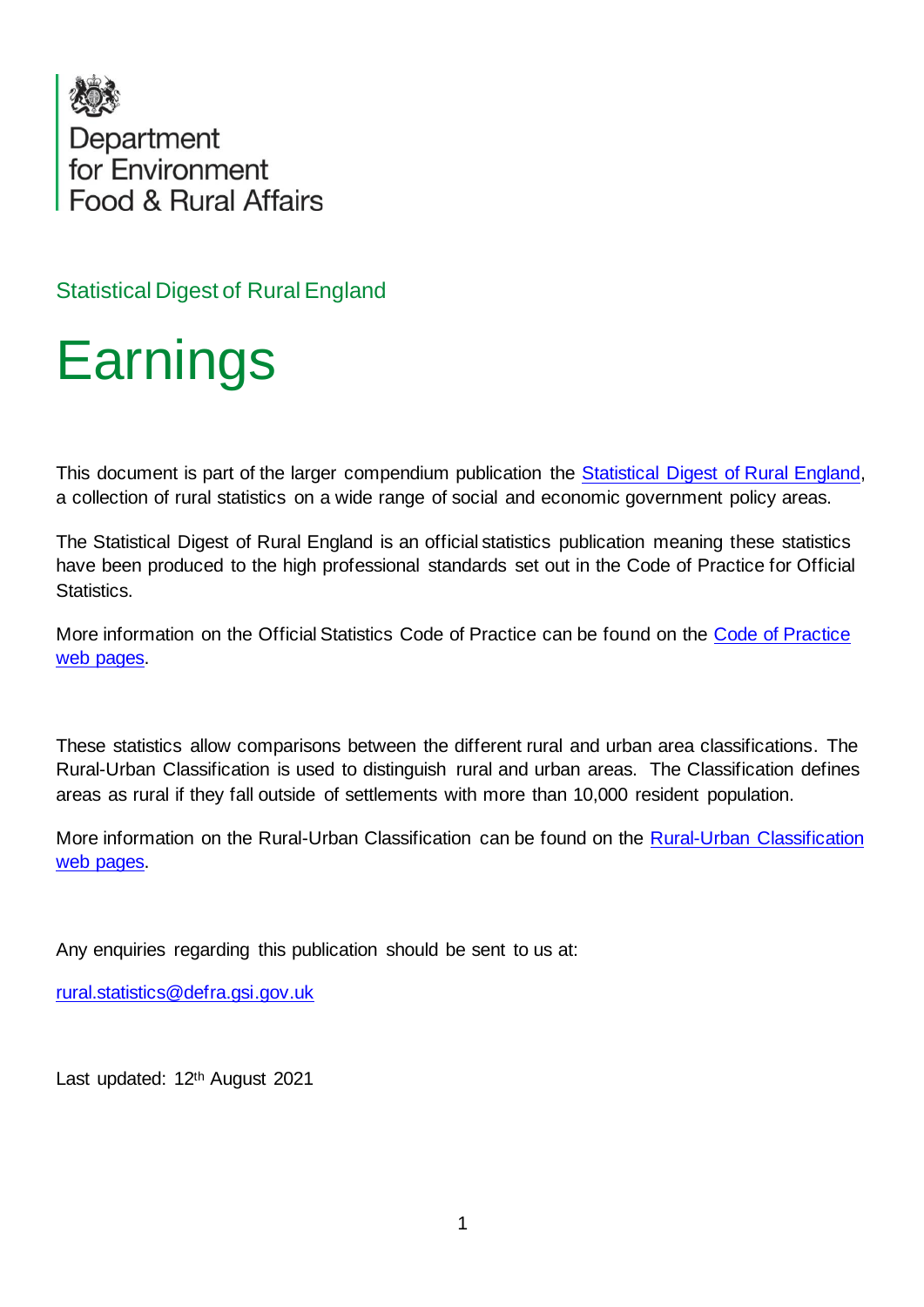## **Earnings**

- **Average annual employee earnings** (based on the median value, or middle of the earnings distribution) give an indication of living standards people can enjoy through their disposable income (see Expenditure).
- As people do not necessarily work in the same settlement as they live, workplace and residence based average earnings may differ.
- For example, in 2020 **average residence-based earnings were lower than workplacebased earnings in urban areas***,* whilst **average residence-based earnings in rural areas are higher than workplace-based earnings** because people living in rural areas may work in urban areas in higher paid jobs**.**
- Average workplace-based earnings are lowest in Mainly Rural areas and highest in the London area.
- All areas have seen an increase in workplace-based median earnings in 2020 with a 4.5 per cent increase in Predominantly Urban areas (excluding London) and a 1.7 per cent increase in Predominantly Rural areas in comparison with 2019. These compare with the Consumer Price Index including housing costs (CPIH; a measure of inflation) of 1.5 per cent in the year ending March 2020.

In 2020 there were some changes to Local Authorities boundaries where some Local Authority Districts merged to form single Unitary Authority. This reduces the number of Local Authorities Districts and Unitary Authorities in England from 317 to 314. The difference between the 2019 Local Authority Districts and the 2020 Local Authority Districts is that the 2019 local authorities of Aylesbury Vale, Chilterns, South Bucks, and Wycombe, have been merged into a single Buckinghamshire Unitary Authority.



**Workplace based median gross annual earnings (current prices), 2009 to 2020**

Note: Data to 2017 uses the Rural Urban Classification (RUC) based on 327 Local Authority Districts (LAD's) and Unitary Authorities (UA's). From 2018 the RUC is based on revised boundaries as at April 2019, reducing the number of LAD's and UA's from 326 to 317 and in 2020 this was further reduced to 314. The difference between LAD19 and LAD20 RUC isthat the 2019 local authorities of Aylesbury Vale, Chilterns, South Bucks, and Wycombe, have been merged into a single Buckinghamshire Unitary Authority .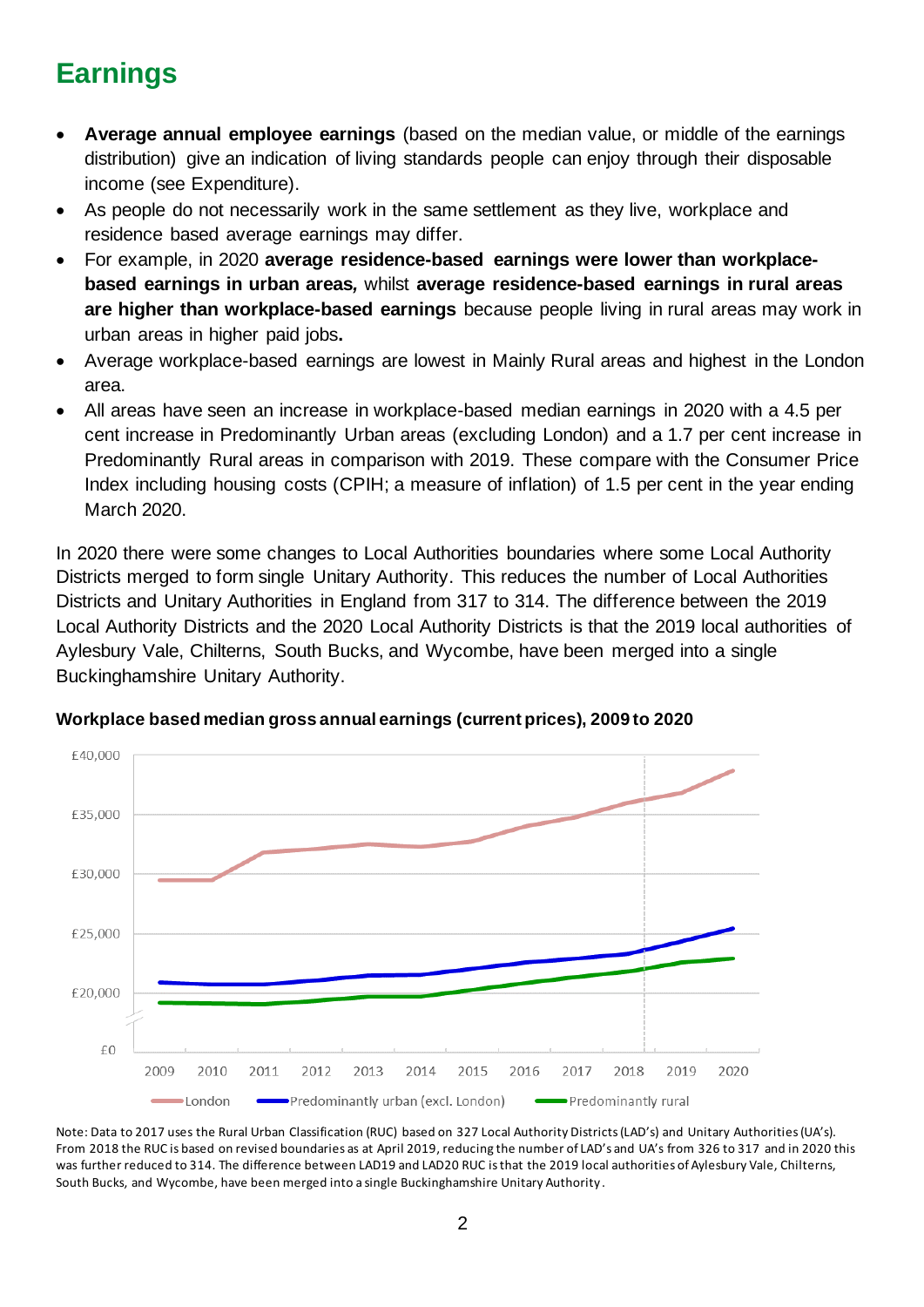- In 2020, median workplace-based earnings in Predominantly Urban areas (excluding London) were £25,400 while Predominantly Rural areas were lower at £22,900.
- Between 2009 and 2020 median workplace-based earnings increased for all settlement types. Excluding London, the rate of increase was greatest for workplaces in Urban with City and Town, increasing by 22.1 per cent, followed by Urban with Major Conurbation (21.2 per cent)*.*
- The rate of increase was lowest in Urban with Minor Conurbation areas where median earnings increased by 17.3 per cent in the same period.
- For England, the rate of increase between 2009 and 2020 was 20.3 per cent.
- Over the same time period (2009 to 2020) the Consumer Price Index (including housing costs) has increased by 21 per cent.
- A table of workplace-based earnings broken down by detailed local authority rural-urban classification covering 2009 to 2020 is available in the [rural economy supplementary data](https://www.gov.uk/government/statistics/statistical-digest-of-rural-england)  [tables.](https://www.gov.uk/government/statistics/statistical-digest-of-rural-england)



## **Residence-based median gross annual earnings (current prices), 2009 to 2020**

Note: Data to 2017 uses the Rural Urban Classification (RUC) based on 327 Local Authority Districts (LAD's) and Unitary Authorities (UA's). From 2018 the RUC is based on revised boundaries as at April 2019, reducing the number of L AD's and UA's from 326 to 317 and in 2020 this was further reduced to 314. The difference between LAD19 and LAD20 RUC isthat the 2019 local authorities of Aylesbury Vale, Chilterns, South Bucks, and Wycombe, have been merged into a single Buckinghamshire Unitary Authority.

- In 2020, the median residence-based earnings in Predominantly Urban areas (excluding London) were £25,100, compared with £25,000 in Predominantly Rural areas.
- Between 2009 and 2020 median residence-based earnings increased for all settlement types. The rate of increase was greatest for residence-based earnings in Mainly Rural areas, increasing by 22.7 per cent, followed by Urban with Major Conurbation (20.7 per cent)*.*
- Excluding London, the rate of increase was lowest in Largely Rural where median earnings increased by 17.3 per cent in the same period and Urban with Minor Conurbation where they increased by 17.4 per cent.
- For England, the rate of increase between 2009 and 2020 was 20.2 per cent.
- Over the same time period (2009 to 2020) the Consumer Price Index (including housing costs) has increased by 21 per cent.